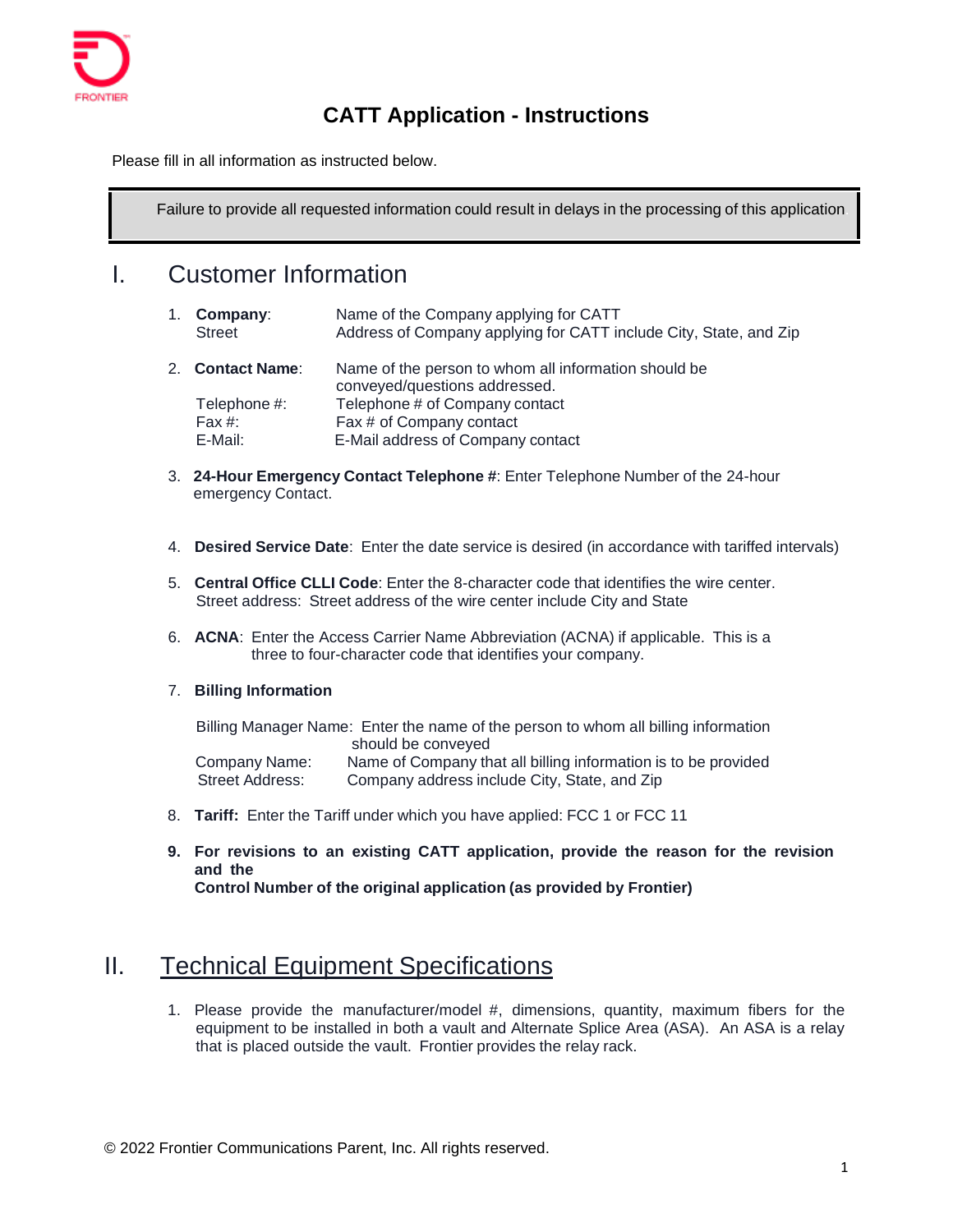

## III. Outside Plant Field Survey

- 1. Cable Information
	- A. Have licensing Agreements for this location been established and issued?

If YES enter Contract ID Number, Manhole "0" License Application #, Manhole "0" Numbers designated on License and date fiber in Manhole "0".

If NO indicate the desired direction from which cables will

originate. B. Will Dual Building Entrance be required?

Answer YES or NO

2. Cable Requirements

A. Enter the Number of Cables to be placed. B. Enter Size of Cables (Diameter) C. Enter Number of Fibers per Cable

# IV. Customer's Vendor Selection

1. Enter the Company Name, Address, and Telephone Number of your Engineering Vendor

2. Enter the Company Name, Address, and Telephone Number of the Outside Plant Vendor (for cable placement)

3. Enter the Company Name, Address, and Telephone Number of the Outside Plant Vendor (for cable splicing)

4. Enter the Company Name, Address, and Telephone Number of the vendor that will install your equipment.

### V. Certificate of Insurance

Indicate whether or not a Certificate of Insurance is being

provided? If YES, provide the certificates expiration date.

If NO date certificate will be provided.

# VI**.** Remarks

This field is to be populated with information that your Company would like to convey to Frontier.